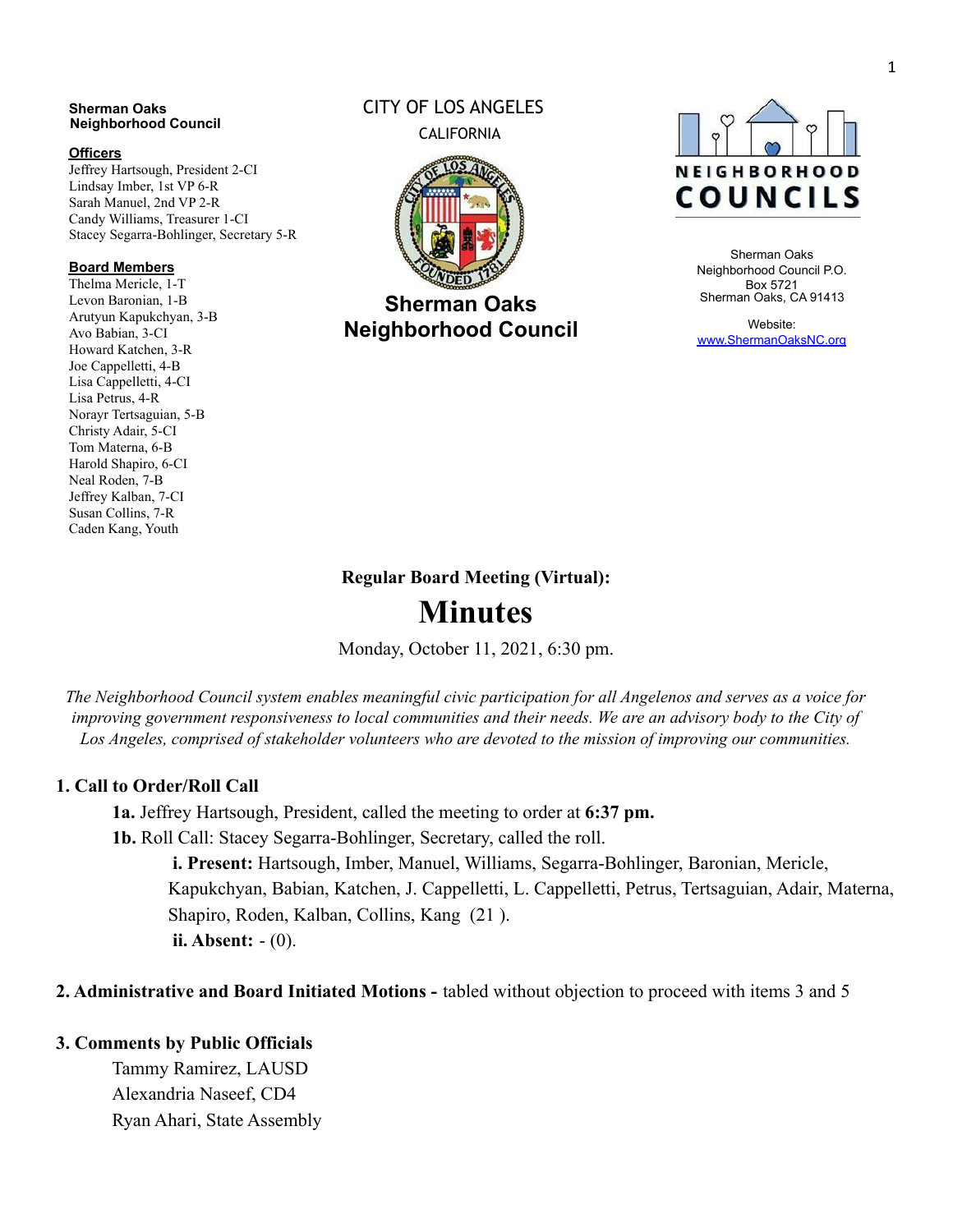### **5. (moved ahead of items 2 and 4)**

# **Guest Speaker – Adrin Nazarian, Assemblymember California 46th District**

Discussion followed, including mentioning of pandemic assistance programs, caring for seniors and the aging population, SB9/SB10, developments/improvements in the San Fernando Valley

### **2. (cont.) Administrative Motions**

**2a.** *A motion to approve the Minutes of the September 13, 2010 SONC Board Meeting.* **Moved by:** Katchen **Seconded by:** Kalban **Yes:** Hartsough, Imber, Manuel, Segarra-Bohlinger, Baronian, Mericle, Kapukchyan, Babian, Katchen, J. Cappelletti, L. Cappelletti, Petrus, Tertsaguian, Adair, Materna, Shapiro, Roden, Kalban, Collins, Kang **No:** - (0). / **Absent:** - (0) / **Abstain:** - (0) / **Ineligible:** Williams (1)

**Motion to adopt 2a carries (roll call vote) 20-0-0-0-1**

**2b.** *A motion to approve the provisional appointment of individuals to SONC committees pending the review and updating of SONC's Standing Rules/Policies and Procedures governing appointments. Committee Chairs will review nominations with the President and 1st Vice President and obtain their concurrence prior to placing an individual on their committee. \*The current SONC standing rules governing appointments to committees will be reviewed, rewritten, and presented to the Board at the December 2021 meeting for approval.*

**Moved by:** Kalban **Seconded by:** Materna

**Yes:** Hartsough, Imber, Manuel, Segarra-Bohlinger, Baronian, Mericle, Kapukchyan, Babian, Katchen, J. Cappelletti, L. Cappelletti, Petrus, Tertsaguian, Adair, Materna, Shapiro, Roden, Kalban, Collins, Kang (20)

**No:** - (0). / **Absent:** - (0) / **Abstain:** - (0) / **Ineligible:** Williams (1)

**Motion to adopt 2b as \*amended carries (roll call vote) 20-0-0-0-1**

- **4. President's Report -** Discussion followed
- **6. Committee Reports -** Tabled by President Hartsough to expedite Treasurer's Report

# **7. Treasurer's Report/Finance Committee - Candy Williams, Treasurer**

**a**. Treasurer's Report - brief discussion followed **b.** *A motion to approve the Sherman Oaks Neighborhood Council's (SONC) Monthly Expenditure Report (MER) for the period ending August 31, 2021* **Moved by:** Finance Committee **Seconded by:** n/a **Yes:** Hartsough, Imber, Manuel, Segarra-Bohlinger, Baronian, Mericle, Kapukchyan, Babian, Katchen, J. Cappelletti, L. Cappelletti, Petrus, Tertsaguian, Adair, Materna, Shapiro, Roden, Kalban, Collins **No:** - (0). / **Absent:** - (0) / **Abstain:** - (0) / **Ineligible:** Williams, Kang (2) **Motion to adopt 7b carries (roll call vote) 19-0-0-0-2**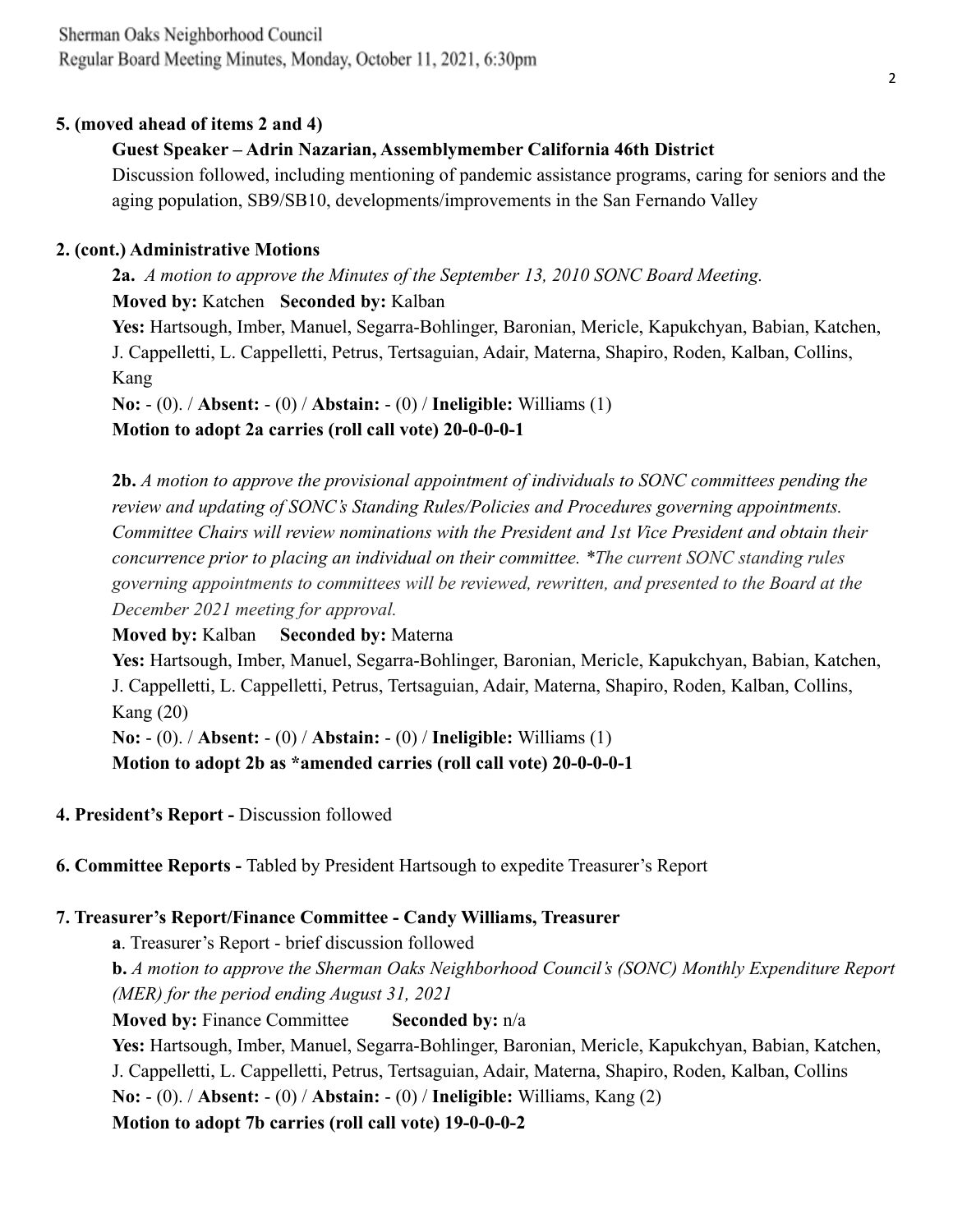**c.** *A motion to classify the \$10,000 in rollover funds from FY 2020-2021 in the Neighborhood Purposes Grant line of the SONC FY 2021 2022 Budget. This classification is done to update the SONC Adopted Budget. These funds may be reallocated as required.*

# **Moved by:** Williams **Seconded by:** Roden

**Yes:** Hartsough, Imber, Manuel, Segarra-Bohlinger, Baronian, Mericle, Kapukchyan, Babian, Katchen, J. Cappelletti, L. Cappelletti, Petrus, Tertsaguian, Adair, Materna, Shapiro, Roden, Kalban, Collins **No:** - (0). / **Absent:** - (0) / **Abstain:** - (0) / **Ineligible:** Williams, Kang (2) **Motion to adopt 7c carries (roll call vote) 19-0-0-0-2**

**6. (cont.) Committee Reports -** action items up for consideration only, no general reports presented

# **b. Government Affairs –** Lindsay Imber, Chair

**i***. CF 21-0407. Neighborhood Council / Standardize Election Rules / Stakeholder Participation. Motion: The Sherman Oaks Neighborhood Council (SONC) stands in opposition to CF 21-0407, and, moreover, future attempts to deprive the NC of an opportunity to self-govern. The existing Plan for a Citywide System of Neighborhood Councils documentation seeks to encourage an independent approach and SONC hereby finds the proposed attempt elucidated in CF 21-0407 to unilaterally change the various NC's election rules runs contrary to the City's Plan. Community Impact Statements (CIS) to be filed and Letters to CD4 and others, as appropriate.*

**Moved by:** Government Affairs **Seconded by:** n/a

**Yes:** Hartsough, Imber, Manuel, Segarra-Bohlinger, Mericle, Babian, Katchen, J. Cappelletti, L. Cappelletti, Petrus, Tertsaguian, Adair, Materna, Roden, Kalban, Collins, Kang (17) **No:** Kapukchyan, Shapiro (2). / **Absent:** Baronian (1) / **Abstain:** - (0) / **Ineligible:** Williams (1) **Motion to adopt 6b.i carries (roll call vote) 17-2-1-0-1**

**ii.** *Van Nuys Airport Master Plan. Motion: The Sherman Oaks Neighborhood Council (SONC) urges Van Nuys Airport (VNY), Los Angeles World Airports (LAWA), and The Van Nuys Airport Citizens Advisory Council (VNY CAC) to complete a timely update of the VNY Masterplan and address the incompatible growth in large commercial jets, services, and air taxi operations at VNY contrary to the spirit of the 2006 Master Plan calling for the airport to be a good neighbor relative to pollution and noise disturbance to all of the valley. Community Impact Statements (CIS) to be filed and Letters to CD4 and others, as appropriate.*

**Moved by:** Government Affairs **Seconded by:** n/a

**Yes:** Imber, Manuel, Segarra-Bohlinger, Mericle, Babian, Adair, Materna, Roden, Kalban, Collins, Kang (11)

**No:** Hartsough, Katchen, J. Cappelletti, L. Cappelletti, Petrus (5). / **Absent:** Baronian, Kapukchyan, Babian, Tertsaguian (4) / **Abstain:** (0) / **Ineligible:** Williams (1) **Motion to adopt 6b.ii carries (roll call vote) 11-5-4-0-1**

**iii.** *CF 20-0668 LA City Redistricting Process //LA City Council Redistricting Commission 2021 Motion: The Sherman Oaks Neighborhood Council (SONC) supports the Redistricting*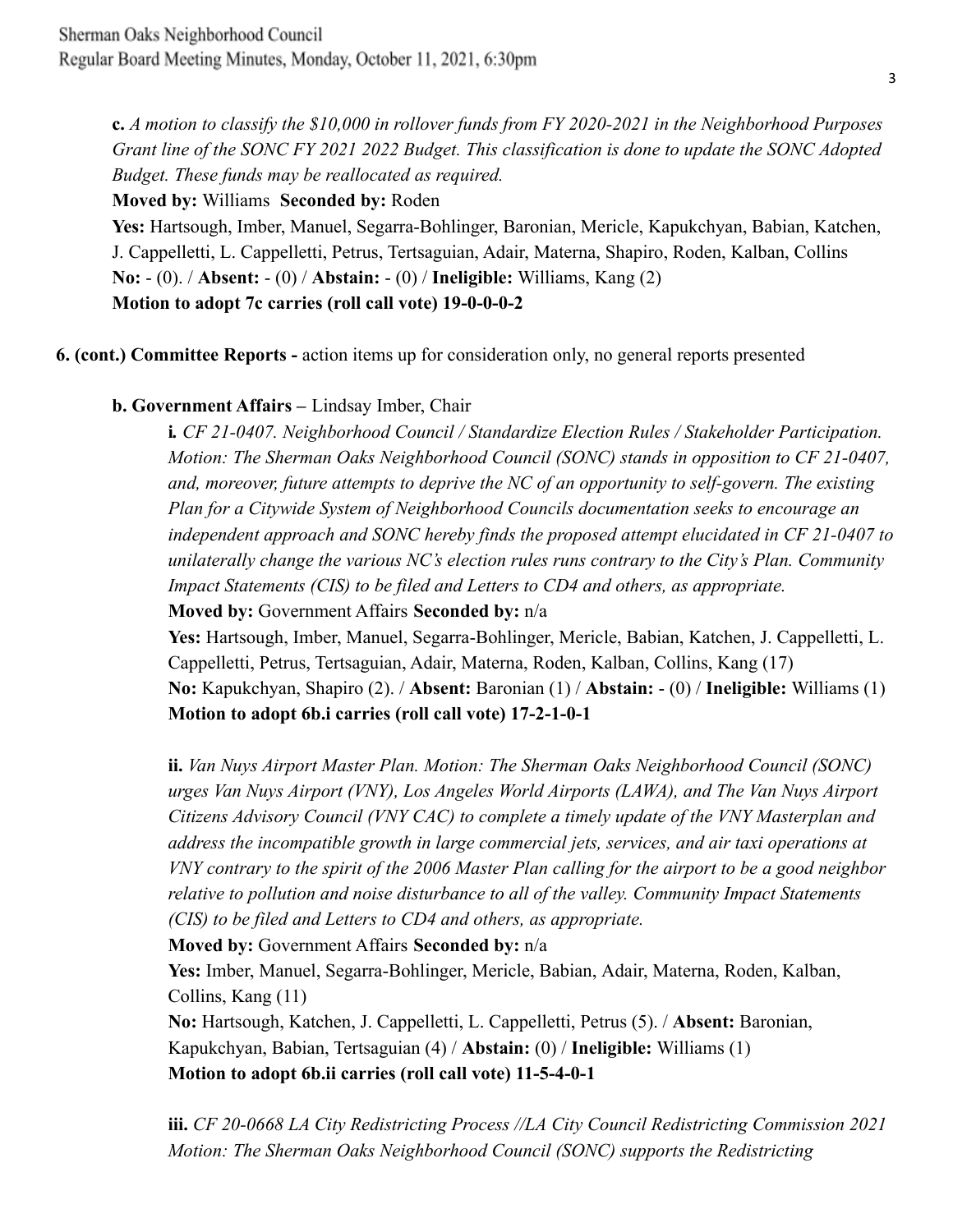*Commission's study and approval of its Draft Map K-series, such as Draft Map K2 or similar future iterations.*

**Moved by:** Government Affairs **Seconded by:** n/a

**Yes:** Hartsough, Imber, Manuel, Mericle, Katchen, J. Cappelletti, L. Cappelletti, Petrus, Adair, Materna, Shapiro, Roden, Kalban, Collins, Kang (15)

**No:** Kapukchyan, Babian, Tertsuagian (3). / **Absent:** Baronian (1) **Abstain:** Segarra-Bohlinger (1) / **Ineligible:** Williams (1)

**Motion to adopt 6b.iii carries (roll call vote) 15-3-1-1-1**

# **e. Planning & Land Use** - Jeff Kalban, Chair

**i** *Three sections of recently enacted SB 9 and one section in recently enacted SB 10 grant local jurisdictions some discretion in limiting how these bills control land use. SONC encourages the City of Los Angeles to codify these allowable limitations to help lessen the negative impact these bills may have in single family neighborhoods.*

- *1. SB 9 does not mandate affordable units in single family neighborhoods but leaves it up to local jurisdictions. The City of Los Angeles should mandate at least one of the four units allowed be made an affordable unit.*
- *2. SB 9 allows lot splitting but: "a local agency shall not be required to permit more than two units on a parcel created through the exercise of the authority contained within this section." Therefore, the City of Los Angeles should exercise that right to limit only two housing units per newly formed parcel.*
- *3. SB 9 allows a local agency to impose objective zoning standards that do not preclude the ability to build two 800 square foot units. Therefore, the City of Los Angeles should enforce existing Los Angeles City zoning conditions including height, floor area ratio (FAR), setbacks, etc. unless the site cannot accommodate two 800 square foot units.*
- 4. *SB 10 allows 10 units on a parcel in a single-family neighborhood. We suggest the City of Los Angeles City Council take a formal position that SB 10 is not an acceptable zoning option for Los Angeles and that the City of Los Angeles will not "opt-in" to that provision of SB 10.*

**Moved by:** PLUM **Seconded by:** n/a

**Yes:** Hartsough, Imber, Manuel, Segarra-Bohlinger, Babian, Katchen, J. Cappelletti, L. Cappelletti, Petrus, Tertsauian, Adair, Materna, Shapiro, Roden, Kalban, Collins, Kang (17) **No:** Mericle, Kapukchyan (2). / **Absent:** Baronian (1) / **Abstain:-** (0) / **Ineligible:** Williams (1) **Motion to adopt 6e.i carries (roll call vote) 17-2-1-0-1**

**8. Public Comments on non-agenda items -** discussion followed

**9. Announcements by SONC Board members** - discussion followed

**10. Adjournment** -Meeting adjourned by unanimous consent at **10:31pm**